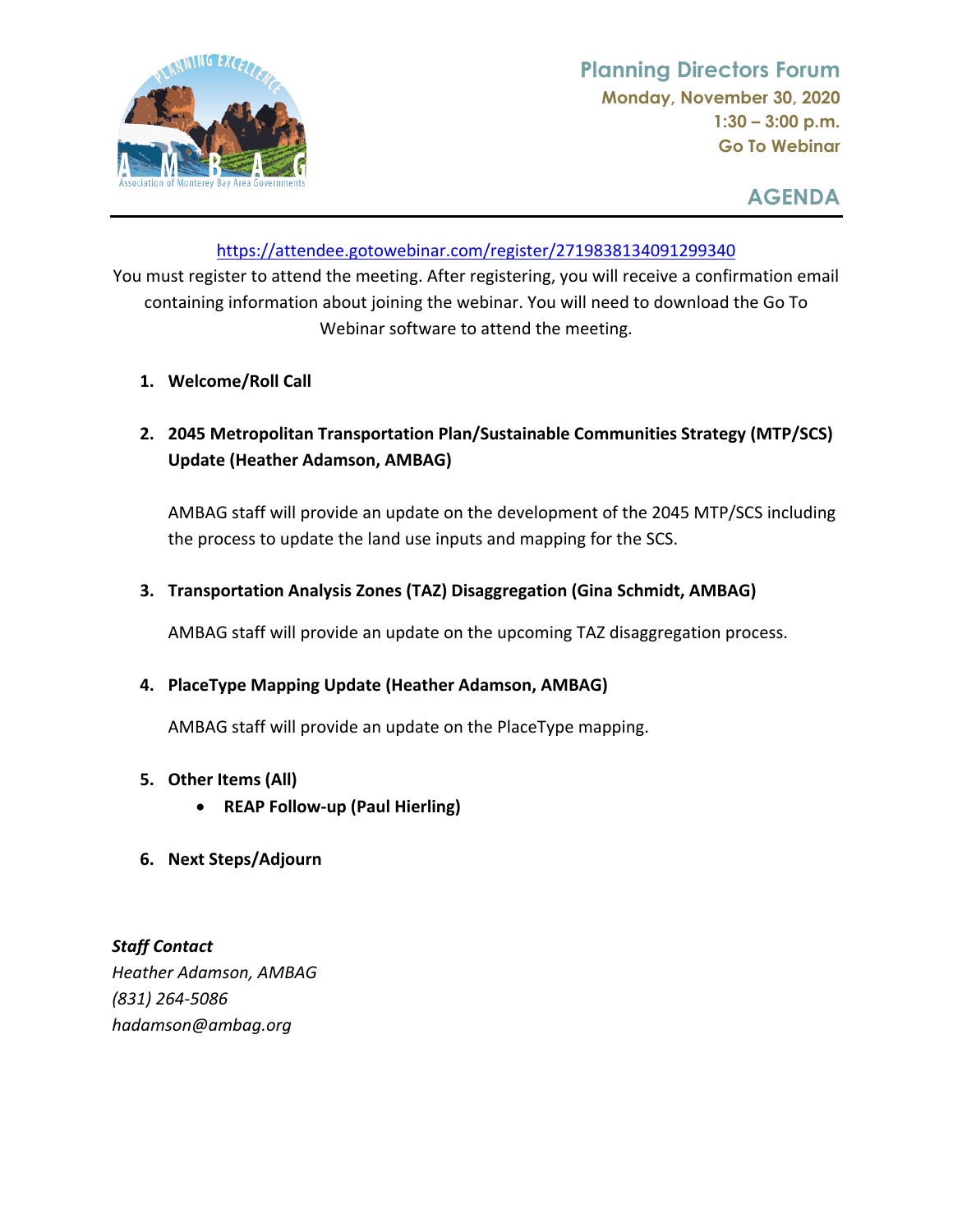

#### **MEMORANDUM**

| TO:                    | <b>AMBAG Planning Directors Forum</b>                                                   |
|------------------------|-----------------------------------------------------------------------------------------|
| <b>FROM:</b>           | <b>Heather Adamson, Director of Planning</b>                                            |
| <b>SUBJECT:</b>        | 2045 Metropolitan Transportation Plan/Sustainable<br><b>Communities Strategy Update</b> |
| <b>MEETING DATE:</b>   | <b>November 30, 2020</b>                                                                |
| <b>RECOMMENDATION:</b> | <b>INFORMATION</b>                                                                      |

 Receive an update on the development of the 2045 Metropolitan Transportation Plan/Sustainable Communities Strategy (MTP/SCS).

#### **BACKGROUND/ DISCUSSION:**

 AMBAG adopted the 2040 Metropolitan Transportation Plan/Sustainable Communities Strategy (MTP/SCS) in June 2018. Federal and state law requires that AMBAG prepare a long‐range transportation plan every four years. In accordance with state and federal guidelines, the 2045 MTP/SCS is scheduled for adoption by the Board of Directors in June 2022. The 2045 MTP/SCS activities underway are highlighted below.

### *2022 Regional Growth Forecast*

 The 2022 Regional Growth Forecast was accepted for planning purposes by the AMBAG Board of Directors on November 18, 2020. Staff will use this information to update the Transportation Analysis Zones (TAZs) in the regional transportation demand model. The regional transportation demand model is used to forecast future transportation patterns in the AMBAG region.

### *Land Use Inputs and Mapping Updates*

 AMBAG staff is working with local jurisdictions to update land use inputs for the PlaceTypes and Opportunity Area maps for the SCS. Accurate identification of land uses and opportunity areas is important to forecasting and planning for future transportation improvements. The PlaceTypes maps will be updated for 2020 and 2045 using an online

**Planning Excellence!**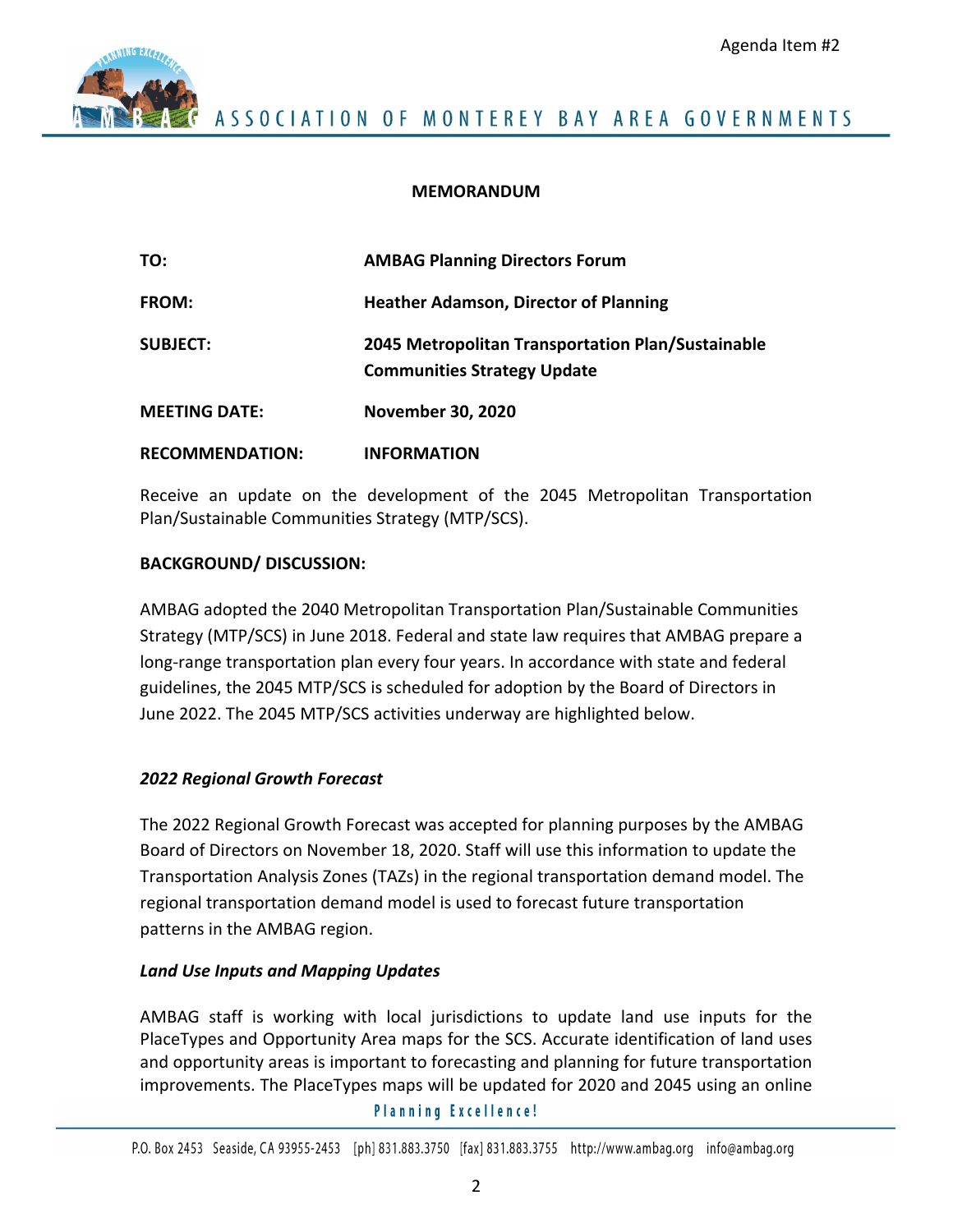tool. AMBAG staff held online training sessions in October 2020 for all local jurisdictions staff to attend to update land uses in their respective jurisdictions. The revisions to the PlaceType maps are due in December 2020.

 Beginning in early 2021, AMBAG will also work with local jurisdiction planning staff to update the Opportunity Area (OA) maps for the SCS. Similar to the PlaceType map update process, AMBAG is expecting to use an online tool to update the maps and will hold training sessions in 2021.

## *Transportation Project List*

 AMBAG is working with our transportation partners to update the unconstrained transportation project list that will be included in the 2045 MTP/SCS. The Council of San Benito County of Governments (SBtCOG), Santa Cruz County Regional Transportation Commission (SCCRTC) and Transportation Agency for Monterey County (TAMC), are working with local jurisdiction staff and transit operators to update the local and regional transportation project and program information. This information will be used for scenario planning and to determine which transportation projects are expected to be fully funded and in operation by 2045. This transportation project data will enable AMBAG to ensure accurate, complete and timely information regarding the transportation projects and programs included in the MTP/SCS.

### *Revenue Assumptions*

 AMBAG has been working with our transportation partners to develop financial assumptions for the MTP/SCS through 2045. The financial assumptions will guide how much local, state and federal funding will be reasonably available for the transportation investments included in the 2045 MTP/SCS.

## *Scenario Planning*

 AMBAG will begin to develop transportation/land use scenarios for evaluation in the MTP/SCS and Environmental Impact Report (EIR) in early 2021. The various planning scenarios to be evaluated will be framed by MTP/SCS goals and policies and will cover a range of alternatives and themes such as no improvements, livable communities and maintaining mobility and making the best use of our resources, including the following:

- Supportive land uses around transit investments
- Provide alternative travel options (transit, bicycle, pedestrian, etc.) to driving alone